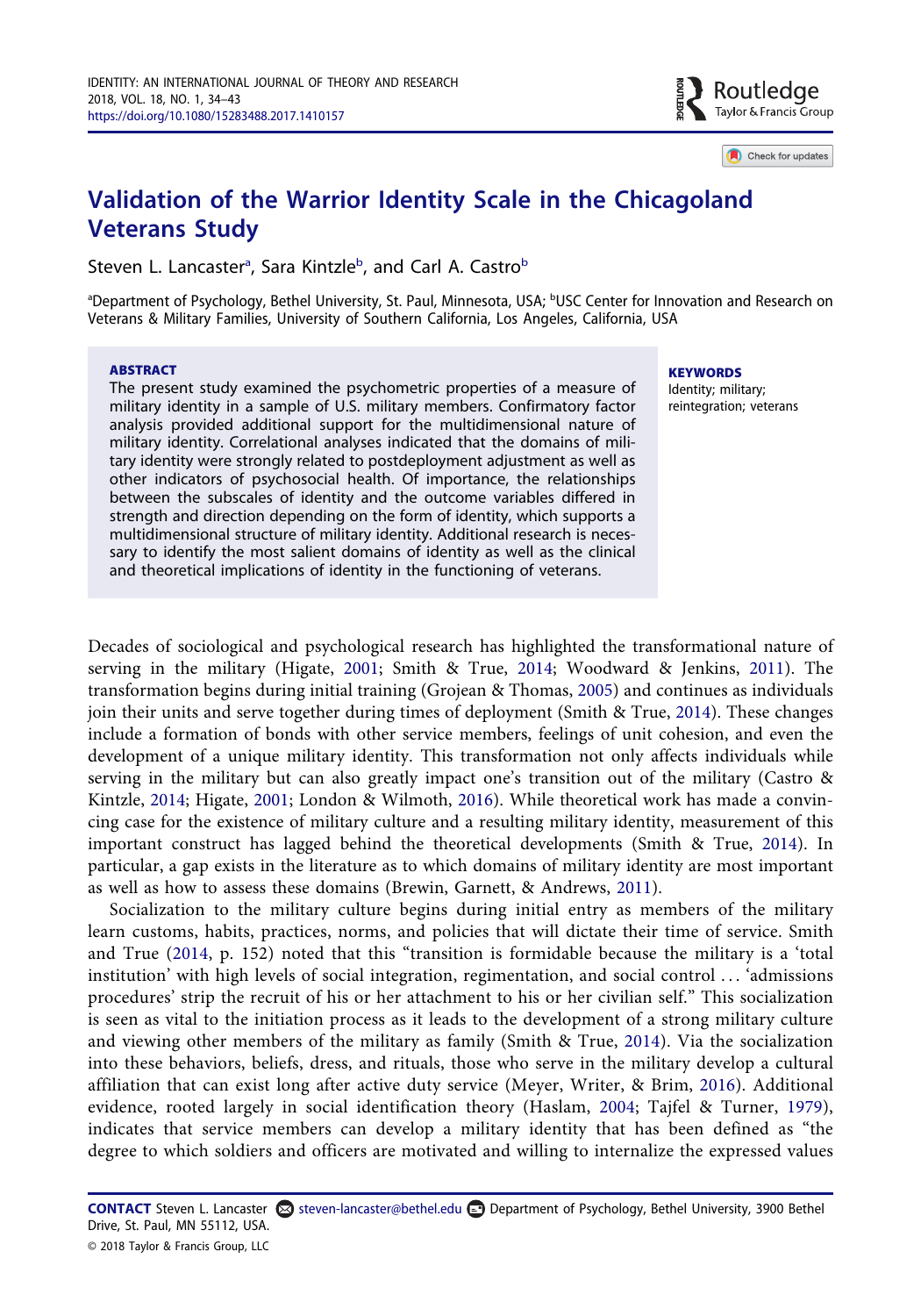and goals of the Armed Forces" (Johansen, Laberg, & Martinussen, 2014, p. 527). This identification is believed to have a significant impact on both the in-service experience (Johansen et al., 2014) as well as on the post-service transition as individuals attempt to reconcile their military and civilian identities, which can become problematic if identity transfer does not occur (Ecclestone, Biesta, & Hughes, 2010; Smith & True, 2014). What is less clear is how this formation of a military identity can continue to affect service members' mental health after their active duty period ends and they transition back to civilian life.

As noted above, a number of researchers in a range of fields including sociology, social work, and psychology have provided conceptual evidence for the importance of military identity (see Higate, 2001; Woodward & Jenkins, 2011; for representative reviews). Other work has provided conceptual arguments for the importance of identity without empirically examining these claims (Daley, 1999). Some qualitative work has yielded important insights into the existence of identity and its influence on members of the military. For example, Smith and True (2014) examined the role of "warring identities" in 26 service members and showed that "identity conflict influences veterans' mental distress and community reintegration" (p. 157). Woodward and Jenkins (2011) used a photoelicitation method with 16 members of the British military and identified three identity-related themes: the use of professional military skills, the need for camaraderie to function as a unit, and the experience of taking part in events of global importance. Finally, Brewin et al. (2011) interviewed 153 UK military veterans who received pensions for post-traumatic stress disorder (PTSD) or physical disabilities. From these interviews they identified eight identity-related themes including estrangement, disillusionment, lack of appreciation, diminished self, and emotional fragility. While this qualitative work is an important first step, a number of researchers have noted the relative lack of quantifiable measures and the need for additional research in this important area (Bartone, Snook, & Tremble, 2002; Brewin et al., 2011; Grojean & Thomas, 2005).

Early work in scale development has led to the creation of two empirically supported measures of military identity: the Military Professional Identity Scale (NPIS; Johansen, Laberg, & Martinussen, 2013) and the Warrior Identity Scale (WIS; Lancaster & Hart, 2015). Johansen et al. (2013) developed the NPIS to examine occupational aspects of military identity in a Norwegian military sample. This measure contains subscales examining idealism, professionalism, and individualism and has been shown to predict work engagement and burnout (Johansen, Martinussen, & Kvilvang, 2015) as well as military competence, skills, and organizational commitment in military cadets (Johansen et al., 2014). Their series of studies has indicated that military identity is multidimensional and has shown variability in the associations between subscales and outcome variables (Johansen et al., 2014). This finding is an important contrast to earlier qualitative work that suggested that the greater the military identity, the greater the post-service strain (Smith & True, 2014). Instead, the work of Johansen and colleagues suggests that military identity should be considered multidimensional and calls for further examination of the dimensions themselves as well as correlates of these dimensions.

While promising, the NPIS is limited for use in the United States in that it was specifically developed with the military culture of Norway as a primary consideration. Another scale of military identity, the WIS, also uses a multidimensional approach to assess domains of identity in military veterans. This scale was developed by modifying earlier measures of identity from other domains to better fit military culture; for example, items from the Multidimensional Inventory of Black Identity (Sellers, Rowley, Chavous, Shelton, & Smith, 1997) were adapted to assess public regard of the military (see Lancaster & Hart, 2015). A pilot study with 90 veterans supported the multidimensional nature of the scale by examining the relationships among the subscales as well as common mental health concerns for military veterans. For example, scales of personal (private) regard for the military and public regard for the military (how the veteran viewed people's general perceptions of military members) were weakly correlated, but both were negatively correlated with depression and positively correlated with social support. However, private regard predicted current positive mood, but not negative mood, while ratings of public regard showed an opposite pattern.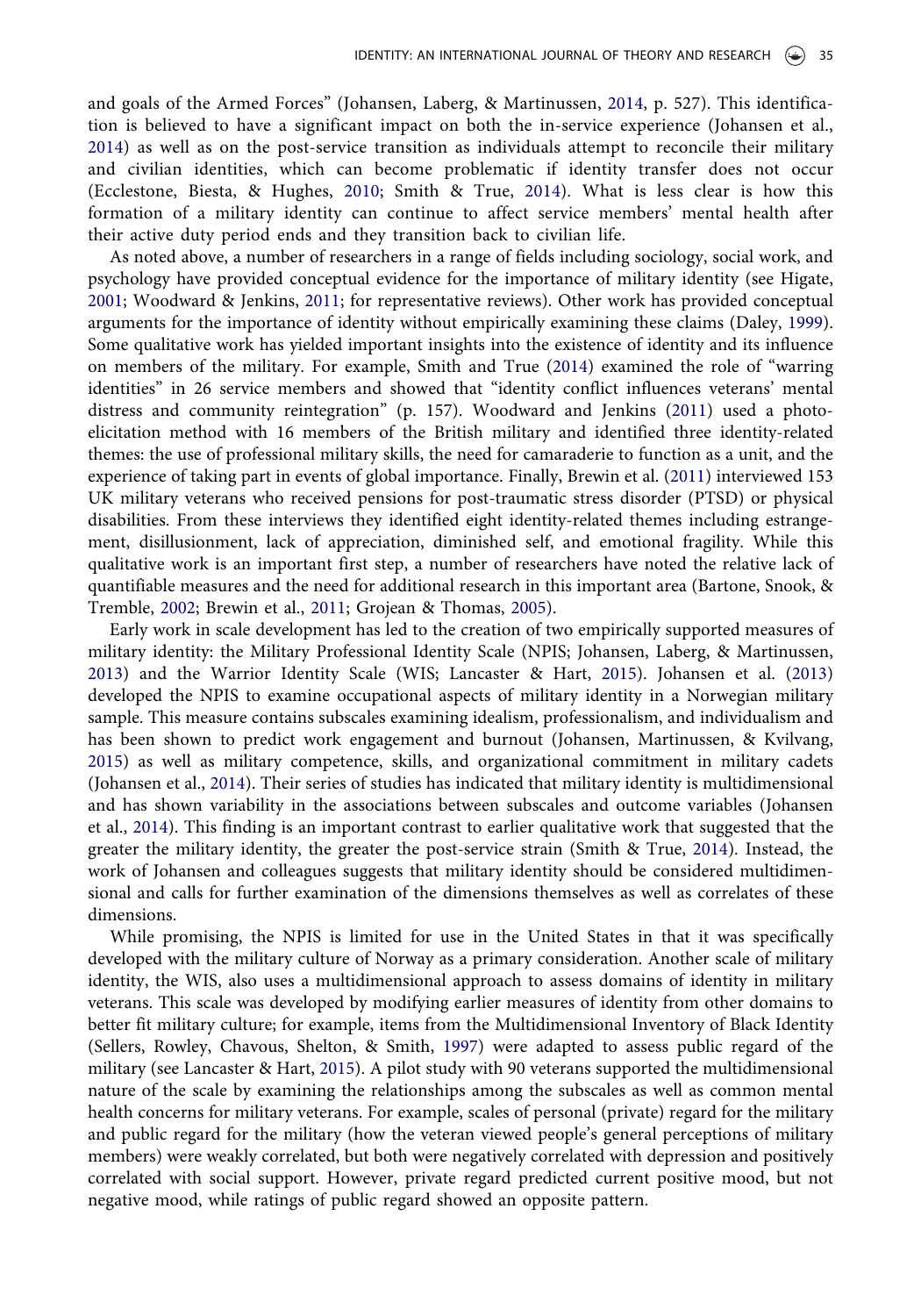36  $\leftrightarrow$  S. L. LANCASTER ET AL.

In addition, Lancaster and Hart (2015) reported that while some dimensions of identity were generally negatively correlated with indicators of psychopathology, other dimensions/scales from the WIS showed *positive* correlations with these indicators. Specifically, scales of seeing the military as a family and feeling a strong sense of interconnection with the military (e.g., "When I talk about the military, I usually say 'we' rather than 'they'") were both strongly and positively correlated with depression, symptoms of PTSD, and current negative mood. Furthermore, these two sets of scales (public/private regard and family/interconnection) were not significantly correlated with each other. Thus, this pattern of relationships suggests that military identity as assessed by the WIS is best conceptualized as a multidimensional measure.

The findings of Lancaster and Hart (2015) are consistent with earlier studies by McNally, Lasko, Macklin, and Pitman (1995), who reported a higher incidence of traumatic memory recall among veterans receiving treatment for PTSD who demonstrated military identity, as well as the work of Glöckner (2007), who showed a link among violence, suicidality, and identity in former Ugandan child soldiers. While these were promising early studies, additional work is necessary to examine how various aspects of identity are correlated with commonly endorsed indicators of mental health in military veterans. For the current study, we chose psychological concerns that are routinely linked to military service, such as life satisfaction (Schnurr, Lunney, Bovin, & Marx, 2009), PTSD and depression (Owens, Steger, Whitesell, & Herrera, 2009), and somatic complaints (Hoge, Terhakopian, Castro, Messer, & Engel, 2007). These indicators of functioning may be particularly fruitful, as a number of them have been associated with other forms of identity (Munford, 1994). Finally, theoretical work supports a number of these associations, for example, the idea that psychological injuries or concerns may affect a service member's ability to form meaningful relationships, which may impair postdeployment identity reintegration (Castro & Kintzle, 2014).

The aim of the current study was to examine the factor structure and convergent validity of the WIS in a large sample of military veterans. First, we used confirmatory factor analysis (CFA) to examine the structure of the full scale. Given previous work that suggests that identity in general (Ashmore, Deaux, & McLaughlin-Volpe, 2004) and military identity in particular (Johansen et al., 2014; Lancaster & Hart, 2015) are multidimensional, we examined a multivariate structure for this measure. Second, we tested the associations among the various dimensions of identity and important demographic and psychosocial variables that have been shown to affect veterans after military service (Lancaster & Hart, 2015). The goal of these analyses was to provide additional support for the predictive ability of military identity on functioning and to spur future research, as appropriate, of this important construct.

## Method

#### **Participants**

Data from military veterans ( $N = 1151$ ) from the Chicagoland Veterans Study, who provided full data for the measure of military identity, were retained for analysis. The sample was primarily male ( $n = 991, 86.1\%$ ) and the mean age was 52.68 ( $SD = 17.07$ ; range = 21–91 years). The sample was primarily European American ( $n = 773, 67.2\%$ ), African American ( $n = 189, 16.4\%$ ), and Latino ( $n = 126$ , 10.9%). The sample contained 51.8% Army veterans, 19.2% Navy veterans, 14.9% Marine Corps veterans, 13.2% Air Force veterans, and 0.8% Coast Guard veterans. The mean length of service was 7.12 years with a standard deviation of 4.00 years. Number of deployments ranged from zero (25.7%) to five or more (9.9%), with 33.9% reporting one deployment, 16.2% reporting two, 9.3% reporting three, and 4.9% reporting four. In terms of combat exposure, 43.0% ( $n = 495$ ) reported experiencing combat.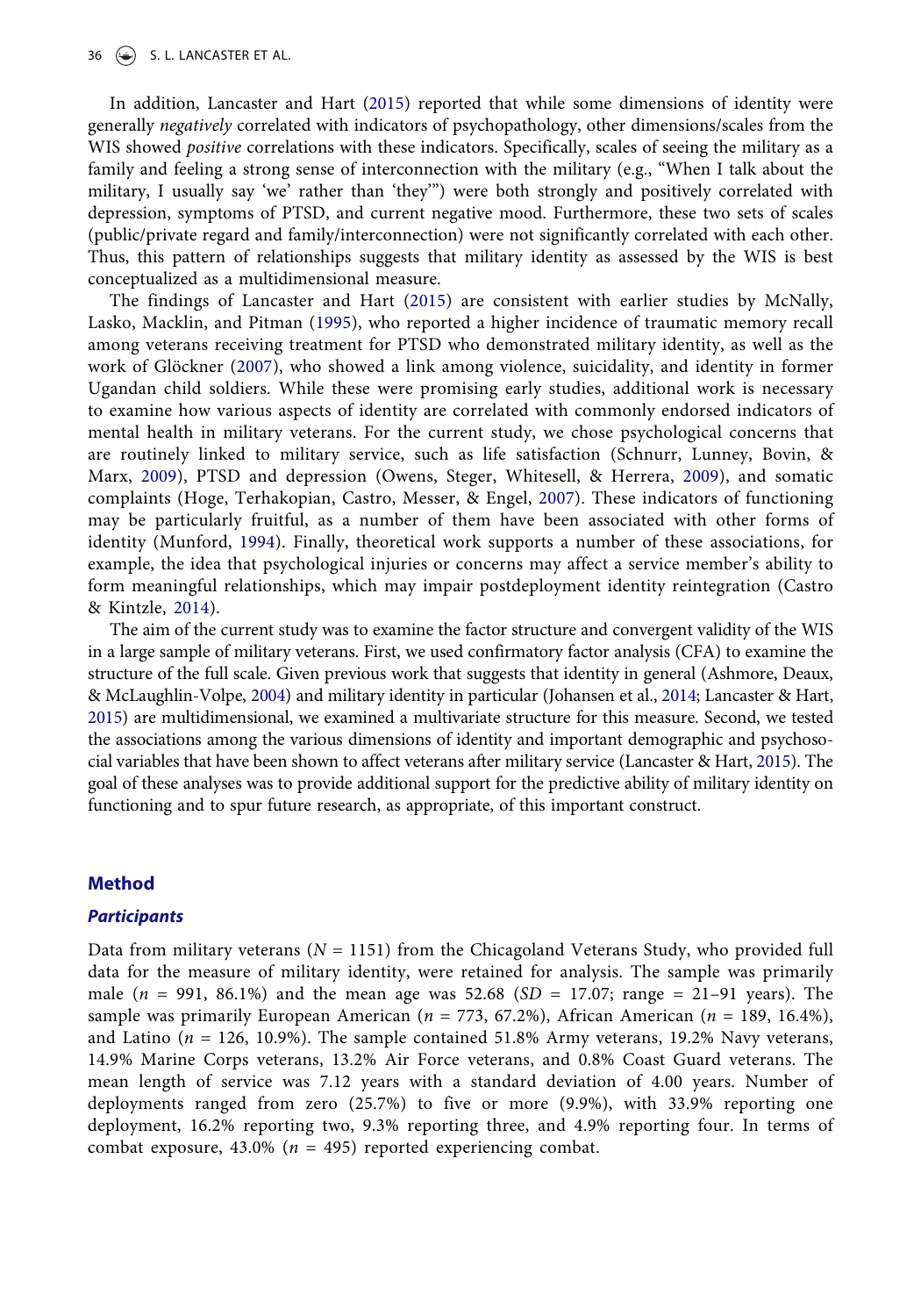#### **Measures**

## **WIS**

The WIS (Lancaster & Hart, 2015) was developed as a multidimensional scale of military identity. Based on other measures of identity (ethnicity, team, etc.), the aim was to quickly assess level of identification while also examining the various forms this identification may take. Lancaster and Hart (2015) provided initial psychometric evidence in terms of relatively strong internal reliabilities (0.76–0.87) as well as generally strong relationships with key indicators of psychosocial functioning such as postdeployment social support, affect, and depression. Further, the multidimensional nature of the scale was supported by correlations consistent with minimal overlap and the dimensions differing in their relationships with the psychosocial variables.

The version of the scale used in the current study is a revision of the longer version used in Lancaster and Hart (2015). The revised version is shorter than the original version (34 items in the short version and 66 in the long version); in the revised version, redundant items (for example, "I am proud to have served in the military," which overlapped with "I feel good about my military service") and items that were conceptually unique (such as "I do not really care what happens to the military") were removed. Consistent with the multidimensional framework, the revised version contained a number of subscales including *identity exploration* (e.g., "I have spent time trying to find out more about the military"), *identity commitment* (e.g., "I feel a strong attachment towards the military"), public regard for the military (e.g., "Society views veterans as an asset"), private regard for the military (e.g., "I am proud of the things that veterans have accomplished"), centrality of military identity (e.g., "In general, being a veteran is an important part of my self-image"), interdependence with other members of the military (e.g., "My fate and future are bound up with that of veterans"), viewing the military as a family (e.g., "By leaving the military I lost a family"), and connection with other military members (e.g., "I never felt emotionally connected to my military unit" [reverse-scored]). A list of all items from both versions is available from the first author.

## Posttraumatic Stress Disorder Checklist–5 (PCL-5)

The PCL-5 was developed by Weathers et al. (2013) to accurately screen for the presence of symptoms of PTSD based on Diagnostic and Statistical Manual of Mental Disorders 5 criteria. The PCL-5 contains 20 items rated on a scale from not at all to extremely with a range of scores from 0 to 80, with higher scores indicating higher levels of self-reported pathology. The PCL-5 has a number of versions; for this study we used the following instructions: "Below is a list of problems and complaints that veterans sometimes have in response to stressful military experiences. Please read each one carefully, [and] mark the answer to indicate how much you have been bothered by that problem in the last month." Cronbach's alpha in the current study was .98.

## Satisfaction With Life Scale

The Satisfaction With Life Scale measures subjective well-being on a five-item scale that ranges from strongly agree to strongly disagree. The scale has demonstrated strong psychometric properties (Pavot & Diener, 2008). In the current study the internal consistency was strong; Cronbach's alpha was .92.

# Patient Health Questionnaire (PHQ)-9

The PHQ (Kroenke, Spitzer, & Williams, 2001) is a brief measure of the severity of depression. The measure contains nine items rated on a four-option scale from *not at all* to *nearly every day* using a time frame of "the previous two weeks," and the sum of the items is retained as a measure of depression severity. Previous research indicates that the scale is significantly negatively correlated with functioning and demonstrates excellent specificity and sensitivity (Kroenke et al., 2001). Cronbach's alpha in the current sample was .94.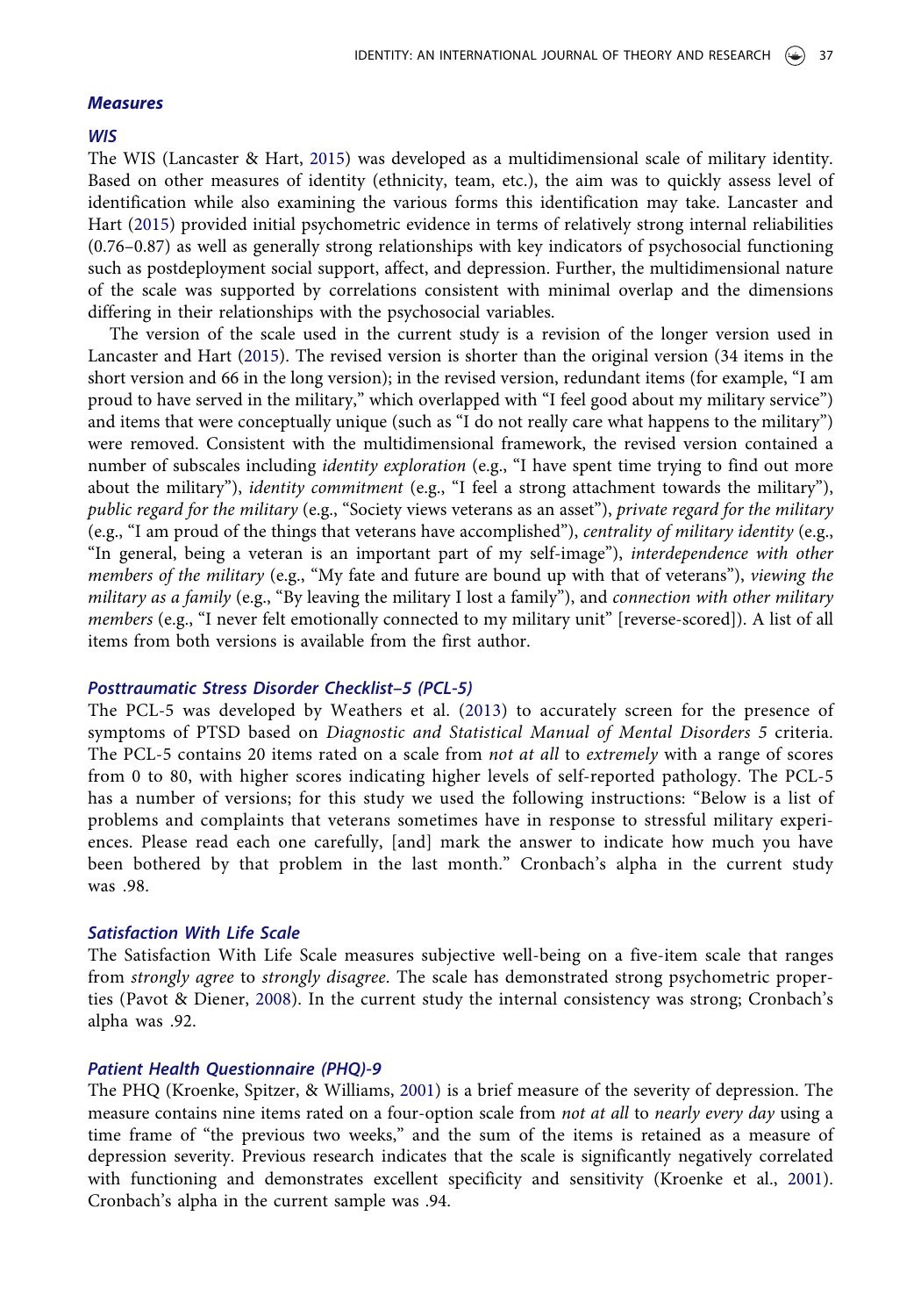38  $\leftrightarrow$  S. L. LANCASTER ET AL.

## Suicide Behaviors Questionnaire–Revised

The Suicide Behaviors Questionnaire–Revised is a four-item scale designed to tap into different dimensions of suicidality (Osman et al., 2001). Each item has a unique scoring system with a range of three to six options, yielding a possible score of 3 to 18. The measure has shown excellent psychometric properties (Osman et al., 2001). Cronbach's alpha in the current sample was .84.

# PHQ–15

The PHQ-15 was developed by Kroenke, Spitzer, and Williams (2002) to efficiently assess somatic symptoms. Each of the 15 items is rated on a scale from 0 (not bothered at all) to 2 (bothered a lot). Previous studies have found that the PHQ-15 correlates strongly with other measures of somatic symptoms and accurately predicts sick days used as well as health care utilization (Kroenke et al., 2002). Cronbach's alpha in the current sample was .87.

#### Postmilitary adjustment

Two items were used in the survey to assess self-reported postmilitary adjustment. These items were "Adjusting to civilian life was difficult for me" and "I needed time to figure out what to do with my life during transition." Each item was rated on a 1-to-5 scale from strongly disagree to strongly agree.

## Procedure

Participants were recruited as part of the larger Chicagoland Veterans Study (see Kintzle, Rasheed, & Castro, 2016 for full details). Briefly, veterans living in greater Chicagoland (Cook, Dupage, Will, and Lake counties) were recruited using a variety of methods including (1) partnering with local veterans organizations to send out an electronic survey, (2) working at ground level with these organizations to recruit veterans to complete paper or online surveys, (3) partnering with a national organization that sent an email invitation to participate, and (4) using print and social media advertisements to recruit veterans in the designated area. The survey required 30 to 90 minutes to complete, and all veterans were paid \$15 for their participation.

## **Results**

Our analytic process began with a CFA of the full WIS using Mplus (Muthén & Muthén, 2015) . Given that this version of the scale included only four selection choices, our analyses treated these responses as categorical variables (Flora & Curran, 2004). Furthermore, given that nine items were reverse-scored, which can affect CFA results (Woods, 2006), we utilized a method factor for all analyses (see Figure 1D in Weijters, Baumgartner, & Schillewaert, 2013). Specifically, this involves creating a latent variable that loads only on the reverse-scored items. In addition, the relationship between the method factor and the other latent variables is fixed at zero as it is not directly related to scale content, but rather is designed to account for response style differences (Weijters et al., 2013).

Our initial model for the CFA was based on prior theoretical and empirical work with a previous version of the scale (Lancaster & Hart, 2015). As can be seen in Table 1, fit for this initial model was relatively poor. Rational examination of the items revealed that two items ("I appreciate the skills I learned in the military" and "I still keep up rituals and norms I learned in the military") were a poor conceptual fit with the other items on that subscale, which primarily examined pride in one's service. We removed these items and reestimated the model, and fit again was relatively poor (see Table 1 for fit statistics). Using the "MODINDICES" command in Mplus, we observed significant cross-loading for a number of items. As our goal is to develop a multidimensional measure with relatively pure subscales, we reran the model without these items (see Table 1 for fit indices of the final model). The items and factor loadings for these items, as well as subscale names, are presented in Table 2.

After finalizing the structure, we computed subscale scores for each of the seven scales presented in Table 2; means and standard deviations for these subscales are presented in Table 3. We ran a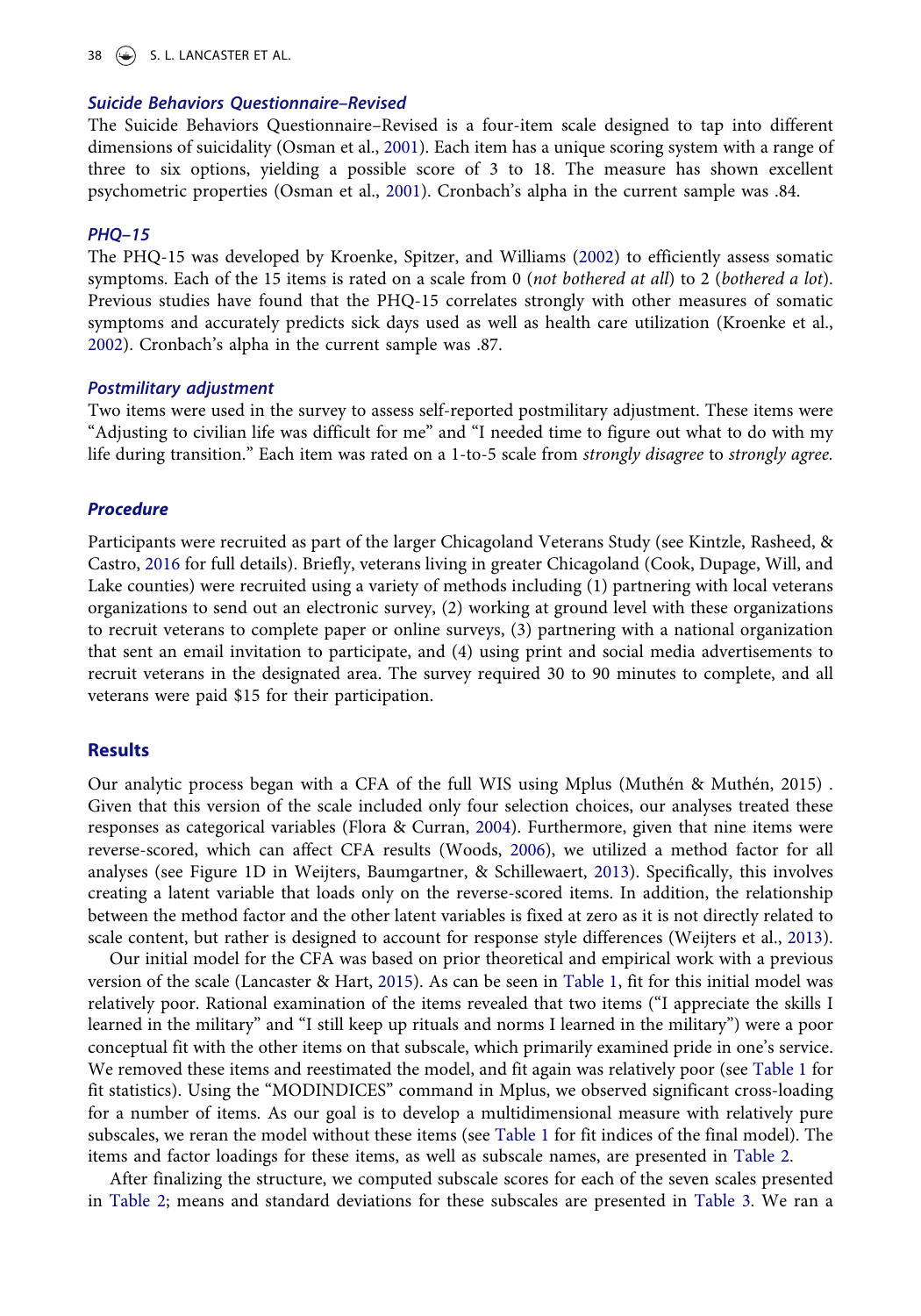|               |                |      |      |       | RMSEA 90% CI |       |
|---------------|----------------|------|------|-------|--------------|-------|
| Model         | (df)           | CFI  |      | RMSEA | Lower        | Upper |
| Initial       | 5055.77* (489) | .871 | .852 | .090  | .088         | .092  |
| Revised model | 3575.74* (427) | .905 | .889 | .080  | .078         | .082  |
| Final model   | 1780.73* (294) | .949 | .940 | .066  | .063         | .069  |

#### Table 1. Fit statistics for tested models.

Note.  $CFI = \text{comparative fit index; TLI} = \text{Tucker-Lewis index; RMSEA} = \text{root mean square error of approximation; CI} = \text{confidence}$ interval.

Revised model involved removing two items that had poor conceptual fit with the other items on the scale. The final model involved removing five items that significantly cross-loaded on multiple scales.  $*p < .05$ .

Table 2. Items and factor loadings by subscale of the Warrior Identity Scale.

| Subscale                                                                                     | Factor loading |
|----------------------------------------------------------------------------------------------|----------------|
| Identity exploration                                                                         |                |
| I have spent time trying to find out more about the military.                                | .59            |
| I have often done things that will help me understand my military service better.            | .88            |
| I have often talked to other people in order to learn more about the military (or veterans). | .72            |
| Identity commitment                                                                          |                |
| I have a strong sense of belonging to the military.                                          | .85            |
| I understand what my military service means to me.                                           | .79            |
| I feel a strong attachment towards the military.                                             | .89            |
| Public regard for the military                                                               |                |
| Overall, veterans are highly thought of.                                                     | .84            |
| In general, others respect veterans and members of the military.                             | .91            |
| In general, other groups view veterans in a positive manner.                                 | .92            |
| Society views veterans as an asset.                                                          | .68            |
| Private regard for the military                                                              |                |
| I feel good about my military service.                                                       | .84            |
| I feel that veterans have made significant contributions to our country/world.               | .82            |
| I believe that I have many strengths due to my military service.                             | .84            |
| I often regret my military service.                                                          | $-.57$         |
| Those who served in the military contribute less to society than others.                     | $-.53$         |
| Overall, I feel that veterans are not worthwhile.                                            | $-.57$         |
| I am proud of the things that veterans have accomplished.                                    | .80            |
| Military centrality                                                                          |                |
| Overall, having served in the military has very little to do with how I feel about myself.   | .54            |
| In general, being a veteran is an important part of my self-image.                           | $-.89$         |
| Being a veteran is unimportant to my sense of what kind of person I am.                      | .49            |
| Being a veteran is not a major factor in my social relationships.                            | .45            |
| Military as family                                                                           |                |
| I miss my military friends.                                                                  | .90            |
| I wish I could go back into the military.                                                    | .74            |
| By leaving the military I lost a family.                                                     | .65            |
| Military connection                                                                          |                |
| During my time within my unit in the military I always felt like an outsider.                | .67            |
| I never felt emotionally connected to my military unit.                                      | .71            |
| Throughout my time in the military I resisted believing in military rituals and norms.       | .69            |

series of correlation analyses to examine the relationship between dimensions of identity and deployment-related variables (e.g., length of service and number of deployments) as well as selfreported indices of mental health including PTSD, depression, suicidality, and somatic symptoms. As reported in Table 3, most dimensions of identity increase as the number of years served and number of deployments increases. Seeing the military as a family and identity exploration were both positively related to our indicators of postdeployment adjustment difficulties, while having a sense that the public supports the military was associated with lower levels of postdeployment adjustment difficulties. These results are consistent with earlier work on this measure (Lancaster & Hart, 2015),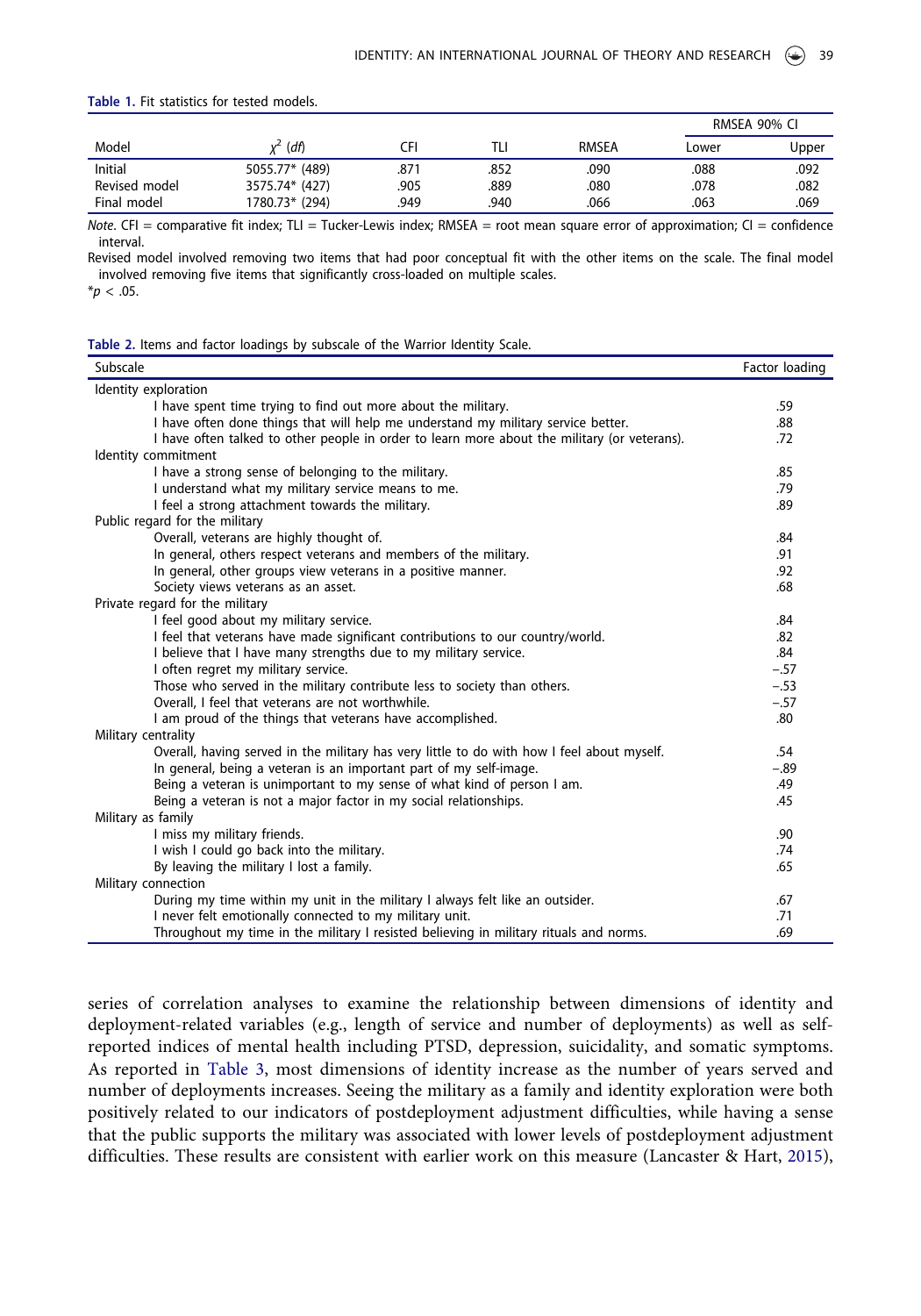#### Table 3. Means and correlations of background variables.

|               | Age       | Years served | Number deploy | Adjust    | Time      | Scale mean (SD) |
|---------------|-----------|--------------|---------------|-----------|-----------|-----------------|
| Exploration   | $-.141**$ | .055         | .035          | $.241**$  | $.259***$ | 8.42 (1.97)     |
| Commitment    | $-.070*$  | $.223*$      | $.113***$     | $.148***$ | $.094**$  | 9.80(1.90)      |
| Public        | $.093*$   | $.084*$      | $-.031$       | $-.197**$ | $-.180**$ | 11.42 (2.54)    |
| Private       | $.171***$ | $.150***$    | .033          | $-.065*$  | $-.042$   | 24.51 (3.51)    |
| Centrality    | $.068*$   | $.132***$    | .058          | $.112***$ | $.073*$   | 11.91 (2.44)    |
| Family        | $-.358**$ | $.166***$    | $.158***$     | $.361**$  | $.324**$  | 8.08(2.21)      |
| Connected     | $.142***$ | $.158***$    | .050          | $-.018$   | $-.052$   | 9.46(2.05)      |
| Age           |           |              |               |           |           | 52.16 (17.20)   |
| Years served  | $-.025$   |              |               |           |           | 7.15(6.74)      |
| Number deploy | $-.132**$ | $-.040$      |               |           |           | 2.65(1.55)      |
| Adjust        | $-.344**$ | .008         | $.204**$      |           |           | 3.04(1.37)      |
| Time          | $-.336**$ | .003         | $.160***$     | $.711***$ |           | 3.23(1.42)      |

Note. Years served = number of years of military service; number deploy = number of self-reported deployments, adjust = response to item "Adjusting to civilian life was difficult for me"; time = response to item "I needed time to figure out what to do with my life during transition";  $SD =$  standard deviation.

 $*_p$  < .05.  $\overline{*_p}$  < .01.

|                   | <b>PTSD</b> | Depression | Suicidality | Somatic symptoms | Life satisfaction | Scale mean (SD) |
|-------------------|-------------|------------|-------------|------------------|-------------------|-----------------|
| Exploration       | $.185***$   | $.149***$  | $.075*$     | $.151***$        | $-.068*$          | 8.42 (1.97)     |
| Commitment        | .053        | .041       | .018        | $.086*$          | $.069*$           | 9.80(1.90)      |
| Public            | $-.192**$   | $-.187**$  | $-.113*$    | $-.142**$        | $.288**$          | 11.42 (2.54)    |
| Private           | $-.224**$   | $-.221**$  | $-.201**$   | $-.108**$        | $.157***$         | 24.51 (3.51)    |
| Centrality        | .011        | .004       | $-.035$     | $.072*$          | $-.012$           | 11.91 (2.44)    |
| Family            | .338        | $.345***$  | $.234**$    | $.285***$        | $-.281**$         | 8.08(2.21)      |
| Connected         | $-.199**$   | $-.209**$  | $-.188**$   | $-.090**$        | $.114***$         | 9.46(2.05)      |
| <b>PTSD</b>       |             |            |             |                  |                   | 20.45 (21.33)   |
| Depression        | $.844**$    |            |             |                  |                   | 6.02(6.85)      |
| Suicidality       | $.567**$    | $.602**$   |             |                  |                   | 5.48 (2.51)     |
| Somatic symptoms  | $.609**$    | $.649**$   | $.477**$    |                  |                   | 6.37(5.56)      |
| Life satisfaction | $-.440**$   | $-.502**$  | $-.298**$   | $-.340**$        |                   | 21.95 (7.76)    |

Note. PTSD = post-traumatic stress disorder:  $SD =$  standard deviation.  $*_{p}$  < .05. \*\*p < .01.

which showed that viewing the military as a family and a desire to return to the military are generally related to poor postmilitary functioning (Table 3).

Next we examined indicators of psychosocial functioning (symptoms of PTSD, depression, somatic problems, and suicidality) and life satisfaction as they relate to the various dimensions of identity (see Table 4 for means, standard deviations, and correlation analyses). We found that those who reported high levels of personal regard for the military and high levels of public regard for the military indicated less distress and higher life satisfaction. Conversely, and consistent with the postdeployment variables described above, seeing the military as a family and identity exploration were associated with increased levels of distress and lower life satisfaction. Identity commitment and the centrality of military identity only weakly predicted our indicators of distress, which may suggest that these dimensions are less important in a clinical context (Table 4).

# **Discussion**

The primary goal of the current study was to examine the WIS by testing the factor structure as well as convergent validity with common measures of psychosocial functioning. Our analyses resulted in a modification of the scale items due to poor conceptual fit (i.e., is not consistent with other items on that scale) or cross-loading of items on subscales. These revised scales correlated strongly with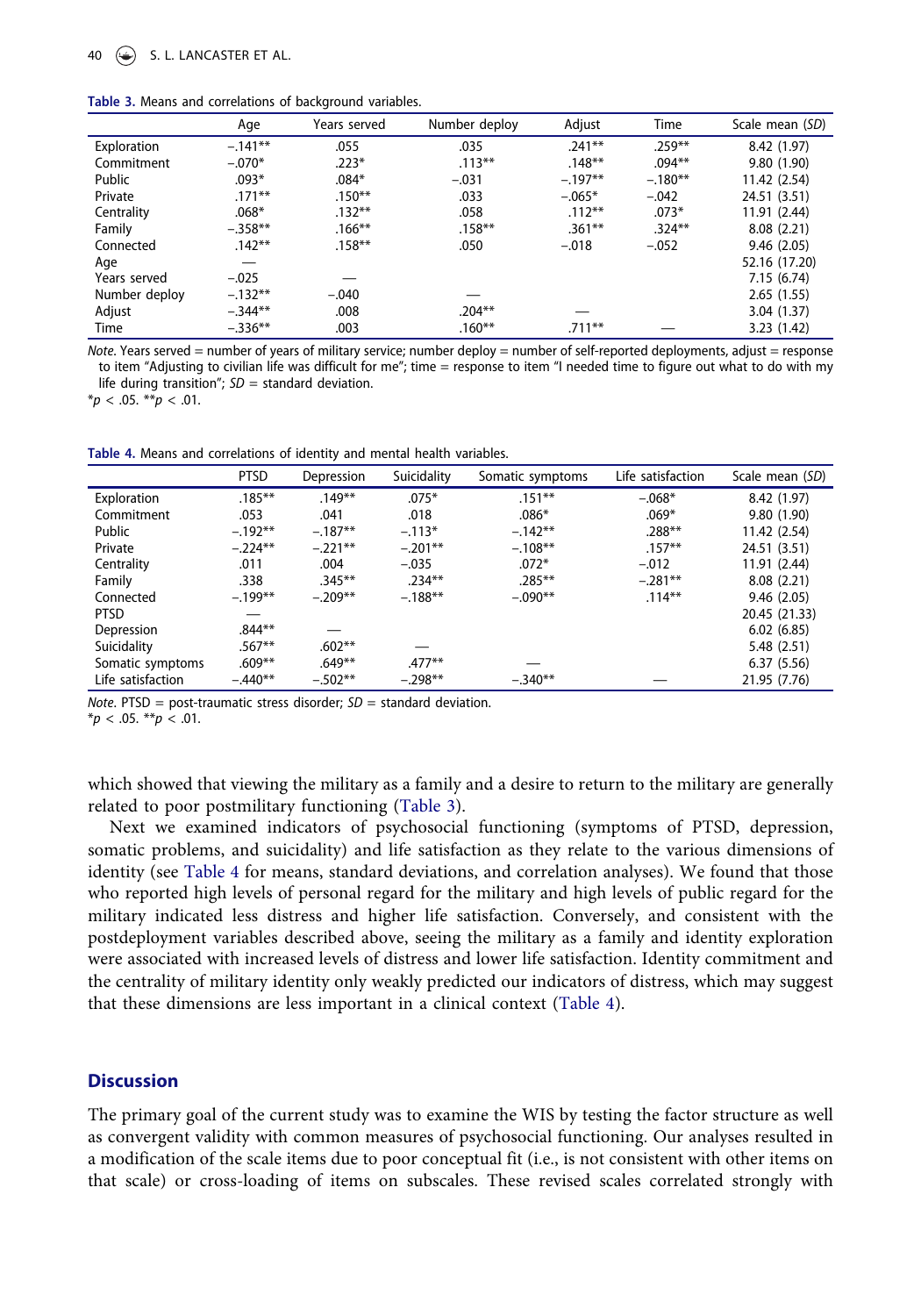important indicators of current functioning as well as indicators of the reintegration experience. Of importance, the strength and direction of these outcomes varied by dimension of military identity.

These results provide additional support for the multidimensional nature of military-related identity, as the relationship between functioning and identity differed both by the valence of functioning and the dimension of identity under study. These results are consistent with other forms of identity (Ashmore et al., 2004), a previous study of the WIS (Lancaster & Hart, 2015), and other conceptualizations of military identity (Johansen et al., 2014). This body of work strongly suggests that military identity should be viewed as a multidimensional construct. While additional research is needed to understand these domains, these findings may have immediate implications for clinicians in this field. In particular, clinicians should be aware that verbal and nonverbal (such as clothing or tattoos) indicators of military identity may be associated with positive, negative, or a mixed level of current functioning.

A second primary finding of the current results is that military identity is related to important indicators of psychosocial functioning in military veterans. Again this finding is consistent with previous work (Johansen et al., 2014). The current study adds to the literature by quantitatively verifying the qualitative work of Smith and True (2014), who found that identity predicts postservice strain. Our results show that a number of domains of identity predicted self-reported difficulties with reintegration. While assessment of reintegration was limited in the current results, we provide evidence that more work is needed to better understand how various ways of identifying with the military may impact the reintegration process (Castro & Kintzle, 2014; Higate, 2001). Our results also show strong links between our dimensions of identity and clinically relevant outcomes. In particular, feeling connected (lack of feeling like an outsider) and high private and public regard for the military was associated with better functioning, while identity exploration and viewing the military as a family were associated with relatively worse functioning. Somewhat surprisingly, identity commitment and the importance of the military were not consistently associated with our outcome measures.

While these results are promising, some analyses, particularly the factor analyses, indicate that additional scale development is necessary. In particular, more work is needed to identify items to include or exclude based on research or clinician requirements. While we removed cross-loading items to create pure(r) factors, removing items can result in the loss of construct coverage. Of further note, previous work in psychometrics (Biderman, Nguyen, Cunningham, Chen, & Watson, 2013; Weijters et al., 2013) has shown that reverse-scored items can negatively affect psychometric properties and analyses. While we used a method factor to help control for this, future research should investigate whether scale utility would be increased by rewording those items. It is also of note that other measures of military identity (see, for example, Johansen et al., 2013) conceptualize identity differently and thus include different domains of this construct. Additional work examining the various conceptualizations are necessary to create a more comprehensive measure of military identity.

Efforts to compare relevant scales are particularly important, as a number of measures for military identity have been created within particular national contexts. For example, studies of military identity have examined soldiers from Norway, the United Kingdom, and the United States, as well as Ugandan child soldiers (Brewin et al., 2011; Daley, 1999; Glöckner, 2007; Johansen et al., 2013). However, no research has examined how military identity may be influenced by cultural or national differences. These differences could affect the strength of identity (for example, the importance of service may differ), valence (for example, military identity might be adaptive or maladaptive depending on the conflict), or even the operational definition (for example, which domains are relevant for each group). Given the strong social influence on identity (Gomez & Vazquez, 2015), military identity may be inherently culture-bound in that its manifestation is due to local circumstances that preclude crossnational comparison. However, this appears to be an empirical question and in need of further study. Of particular interest may be which aspects of military identity could be seen as etic and emic forms of this construct. These analyses would also help us better understand how social factors affect the development, maintenance, and impact of identifying oneself with military service.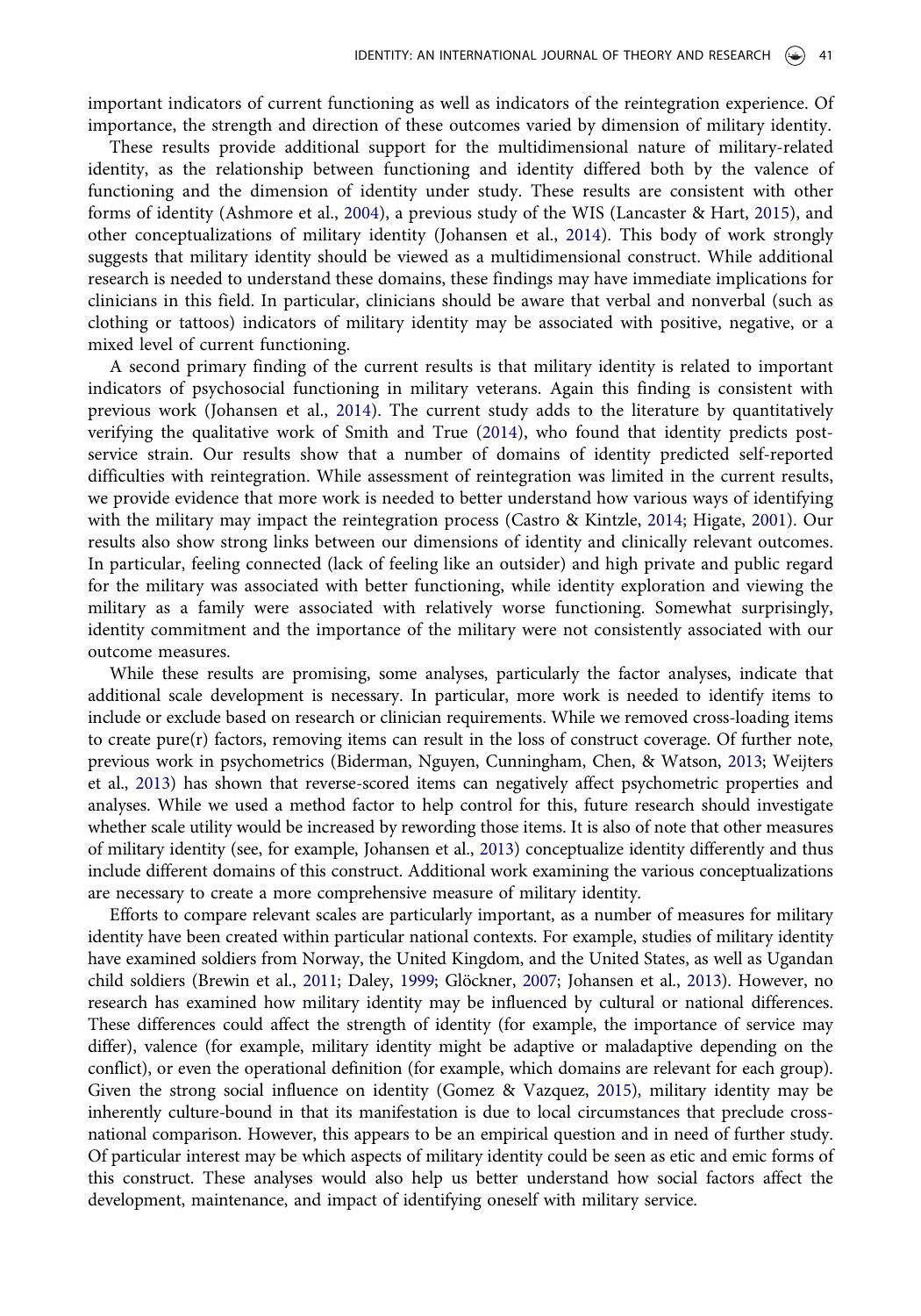42  $\left(\frac{1}{2}\right)$  S. L. LANCASTER ET AL.

The current study is strengthened by a large sample that is generally representative of the U.S. military population. It is further strengthened by the inclusion of a large range of outcomes, which helped elucidate the differences between domains of identity. At the same time, the study was limited by its reliance on self-report measures and a cross-sectional methodology. Further, given the community nature of the sample, we are unable to make conclusions about how identity might function in a more clinical population. In addition, the psychometric analyses were broadly exploratory and additional study is necessary to replicate and extend these findings.

Our study provides additional support for the value of military identity to predict levels of current functioning in military veterans. It also supports previous research findings on the multidimensional nature of this form of identity. Further development of measures of this construct, especially examining cross-cultural variations, is necessary. Additional work in how identity is formed, is maintained, and predicts postdeployment reintegration is also warranted, and we hope our results will spur this additional study.

# **References**

- Ashmore, R. D., Deaux, K., & McLaughlin-Volpe, T. (2004). An organizing framework for collective identity: Articulation and significance of multidimensionality. Psychological Bulletin, 130, 80–114. doi:10.1037/0033- 2909.130.1.80
- Bartone, P. T., Snook, S. A., & Tremble, Jr, T. R. (2002). Cognitive and personality predictors of leader performance in West Point cadets. Military Psychology, 14, 321–338. doi:10.1207/S15327876MP1404\_6
- Biderman, M. D., Nguyen, N. T., Cunningham, C. J. L., Chen, Z., & Watson, P. (2013). Method factors, bifactors, and item valence. Poster presented at the 28th annual conference of the Society for Industrial and Organizational Psychology, Houston, TX.
- Brewin, C. R., Garnett, R., & Andrews, B. (2011). Trauma, identity and mental health in UK military veterans. Psychological Medicine, 41, 1733–1740. doi:10.1017/S003329171000231X
- Castro, C. A., & Kintzle, S. (2014). Suicides in the military: The post-modern combat veteran and the Hemingway effect. Current Psychiatry Reports, 16, 1–9. doi:10.1007/s11920-014-0460-1
- Daley, J. (1999). Understanding the military as an ethnic identity. In C. Munson & J. Daley (Eds.), Social work practice in the military (pp. 291–303). New York, NY: Routledge. Retrieved from http://www.routledge.com/books/details/ 9780789006264/
- Ecclestone, K., Biesta, G., & Hughes, M. (2010). Transitions in the lifecourse. The role of identity, agency, and structure. In K. Ecclestone, G. Biesta, & M. Hughes (Eds.), Transitions and learning through the lifecourse. London, UK: Routledge.
- Flora, D. B., & Curran, P. J. (2004). An empirical evaluation of alternative methods of estimation for confirmatory factor analysis with ordinal data. Psychological Methods, 9, 466-491. doi:10.1037/1082-989X.9.4.466
- Glöckner, F. (2007). PTSD and collective identity in former Ugandan child soldiers (Doctoral dissertation). University of Konstanz, Konstanz. Retrieved from https://kops.ub.uni- konstanz.de/xmlui/bitstream/handle/urn:nbn:de: bsz:352-opus-33085/Gloeckner\_DA.pdf?sequence=1
- Gómez, Á., & Vázquez, A. (2015). Personal identity and social identity: Two different processes or a single one? International Journal of Social Psychology, 30, 468–480.
- Grojean, M., & Thomas, J. (2005). From values to performance: The journey that changes the traveler. In A. Adler, T. Britt, & C. Castro (Eds.), Studies in military psychology (vol. 4, pp. 35–59). Westport, CT: Greenwood.
- Haslam, S. A. (2004). Psychology in organizations. Chippenham, UK: CPI Antony Rowe.
- Higate, P. R. (2001). Theorizing continuity: From military to civilian life. Armed Forces & Society, 27(3), 443-460. doi:10.1177/0095327X0102700306
- Hoge, C. W., Terhakopian, A., Castro, C. A., Messer, S. C., & Engel, C. C. (2007). Association of posttraumatic stress disorder with somatic symptoms, health care visits, and absenteeism among Iraq War veterans. American Journal of Psychiatry, 164, 150–153. doi:10.1176/ajp.2007.164.1.150
- Johansen, R. B., Laberg, J. C., & Martinussen, M. (2013). Measuring military identity: Scale development and psychometric evaluations. Social Behavior and Personality: An International Journal, 41, 861–880. doi:10.2224/ sbp.2013.41.5.861
- Johansen, R. B., Laberg, J. C., & Martinussen, M. (2014). Military identity as predictor of perceived military competence and skills. Armed Forces & Society, 40, 521-543. doi:10.1177/0095327X13478405
- Johansen, R. B., Martinussen, M., & Kvilvang, N. (2015). The influence of military identity on work engagement and burnout in the Norwegian army rapid reaction force. Journal of Military Studies, 6, 1–11. doi:10.1515/jms-2016- 0196